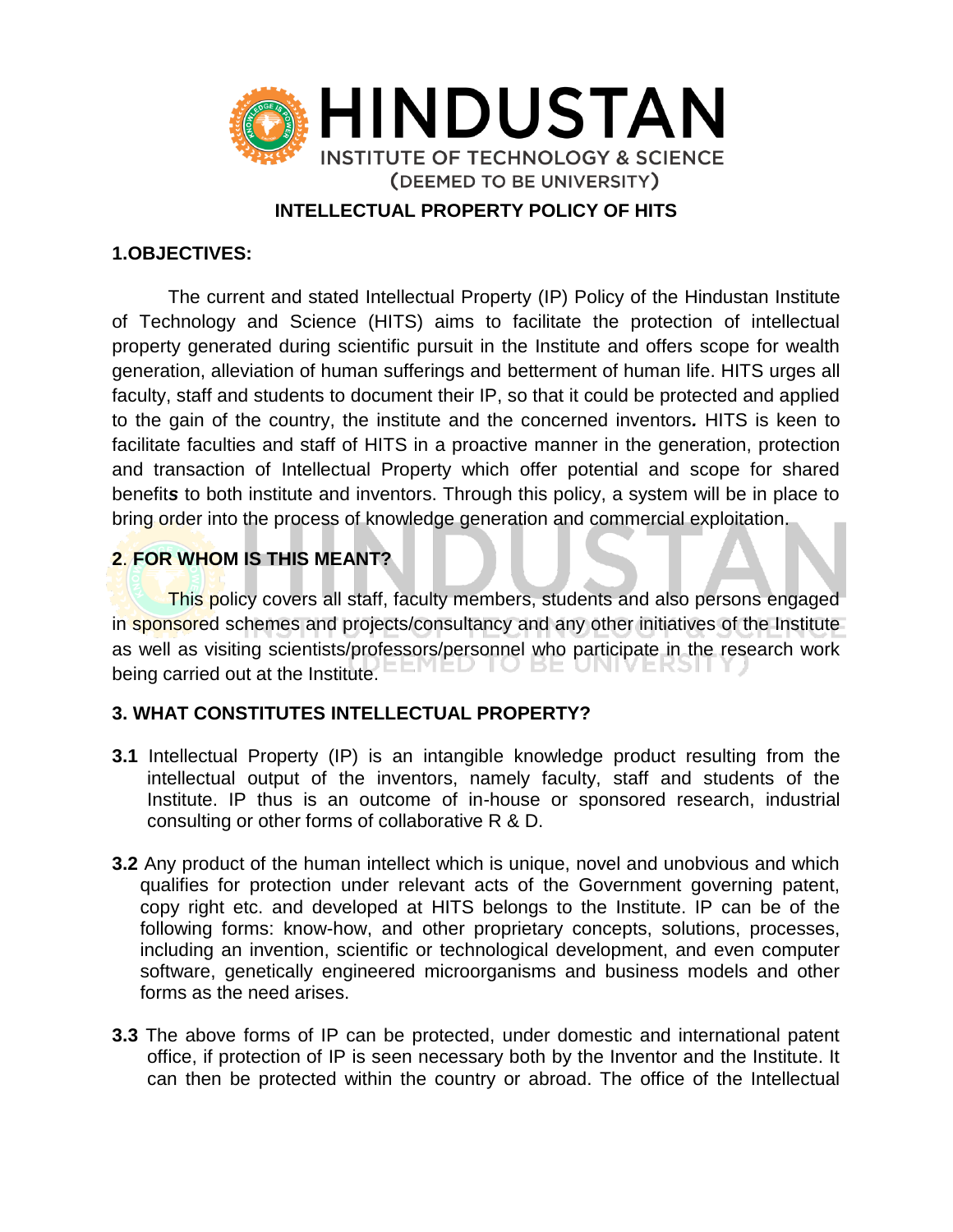Property Cell (**I**P Cell**)** deals with all activities relating to Intellectual Property of the Institute.

**3.4** The product of the intellect can have potential for faculty entrepreneurship. Such activities will ensure that the intangible IP reaches a tangible form that can be marketed. When this is the case, the Guidelines for Faculty Entrepreneurship shall be followed. The office of Entrepreneurship Development Cell handles all activities related to entrepreneurship of any faculty.

### **4. OWNERSHIP:**

### **4.1 IN-HOUSE RESEARCH:**

All rights in respect of investigations carried out at the Institute shall vest in and be the absolute property of the Institute and inventor(s) except in respect of the activities carried out jointly with other institutions or agencies or under a sponsorship by an agency, in which case the ownership will be decided and agreed upon mutually.

### **4.2 SPONSORED RESEARCH**:

Intellectual Property Rights (IPR) of inventions arising out of research projects undertaken on behalf of the sponsoring agencies shall be taken jointly in the name of the Institute and sponsoring agencies; when the sponsoring agencies bear the cost of filing and maintaining of the IPR or as agreed upon mutually. If the sponsoring agencies are not forthcoming, the Institute at its discretion may file the application with absolute ownership and Institute will meet the entire cost of filing and protection of IPR.

### **4.3 COLLABORATIVE RESEARCH:**

All intellectual property jointly created, authored, discovered, invented, conceived or reduced to practice during the course of collaborative research undertaken jointly by Institute with Collaborating Institutions, shall be jointly owned; and the Collaborating Institutions will be requested to bear the cost of filing and maintenance of the IPR. In case the Collaborating Institutions are not forthcoming to bear fully the cost of filing and maintenance, if considered expedient by the Institute, the Institute will share the cost equitably with the Collaborating Institutions. Where the Collaborating Institutions are not forthcoming for filing joint IPR application, the Institute at its discretion may file the application with absolute ownership and Institute will meet the entire cost of filing and protection of IPR.

## **4.4 COPYRIGHT:**

**4.4.1** HITS shall be the owner of work, including software created by HITS personnel with significant use of HITS resources.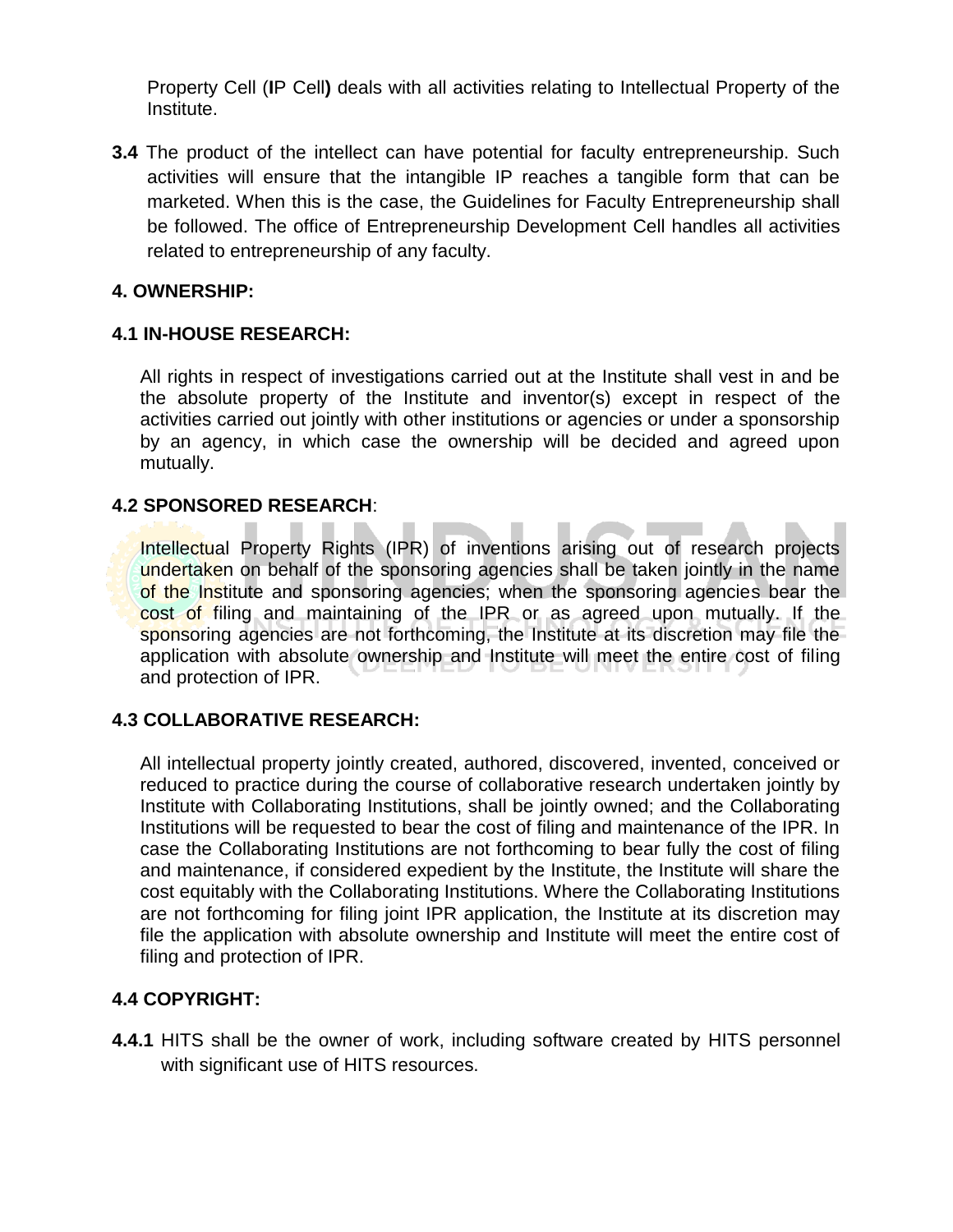- **4.4.2** If the institute foresees a gainful return from copyrights, it may initiate steps to file and protect such copyrights and share the financial benefits with the inventor on terms and conditions of the institute.
- **4.4.3** HITS shall be the owner of copyright on all teaching material developed by HITS personnel as part of any of the academic programmes at HITS. The authors shall have the right to use the non-funded technical material in his/her professional capacity. If the technical material is prepared by the author on behalf of a funding agency, then the copyright will be equally shared between the institute and the funding agency. As a traditional exception, HITS shall not claim ownership of copyright on books and publications authored by HITS personnel.
- **4.5** Any IP generated when an Inventor from the institute works in a university or company abroad/in India on EOL/sabbatical leave/earned leave, will be jointly owned by HITS and the University/Company.

# **5. TECHNOLOGY TRANSFER**

- **5.1** The Intellectual Property of the Institute held either in the name of HITS or jointly with other Institutions/Industry will be marketed for commercial exploitation under agreements involving technology transfer, licensing and revenue sharing models.
- **5.2** The IP Cell shall identify potential licensee(s) for the IP to which HITS has ownership. In case of joint ownership, the Organization/Industry which has sponsored the activity, will have the first right to commercially utilize and exploit Intellectual Products emanating from the collaboration activity, whether or not the same have been formally protected by patent(s). The licensing to commercially exploit would involve technology transfer fee and also royalty payment from the first date of such commercial exploitation for a period that will be as mutually agreed upon.
- **5.3** In the event of the other collaborating organization/industry not undertaking the commercial exploitation within a reasonable period of two years from the first date of development of the technology, HITS reserves the right to transfer the said knowhow to a Third Party for its commercial exploitation and use. In such instance, however, HITS shall share the net proceeds from such commercial assignments, in equal measure with the collaborating organization/industry in the ratio as agreed upon in the Memorandum of Understanding of the specific project.
- **5.4** HITS would endeavour to exploit the IP by commissioning a Technology Management Agency and thereby bring to a favourable light the IP produced by its Inventor(s). The Inventor(s) may seek HITS to assign the rights to them after a certain holding period.